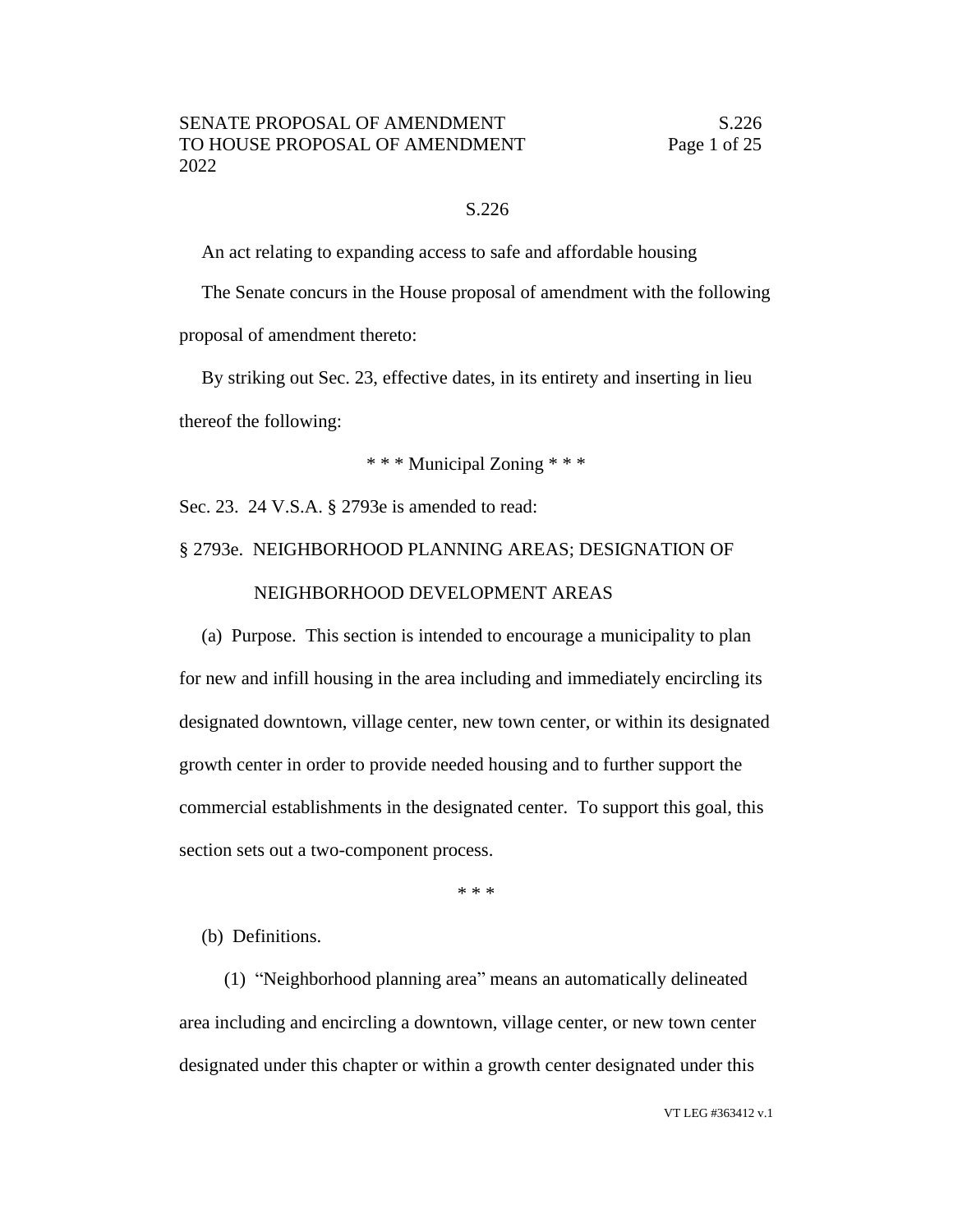chapter. A neighborhood planning area is used for the purpose of identifying locations suitable for new and infill housing that will support a development pattern that is compact, oriented to pedestrians, and consistent with smart growth principles. To ensure a compact settlement pattern, the outer boundary of a neighborhood planning area shall be located entirely within the boundaries of the applicant municipality, unless a joint application is submitted by more than one municipality, and shall be determined:

\* \* \*

(c) Application for designation of a neighborhood development area. The State Board shall approve a neighborhood development area if the application demonstrates and includes all of the following elements:

\* \* \*

(5) The proposed neighborhood development area consists of those portions of the neighborhood planning area that are appropriate for new and infill housing, excluding identified flood hazard and fluvial erosion areas, except those areas containing preexisting development in areas suitable for infill development as defined in § 29-201 of the Vermont Flood Hazard Area and River Corridor Rule. In determining what areas are most suitable for new and infill housing, the municipality shall balance local goals for future land use, the availability of land for housing within the neighborhood planning area, and the smart growth principles. Based on those considerations, the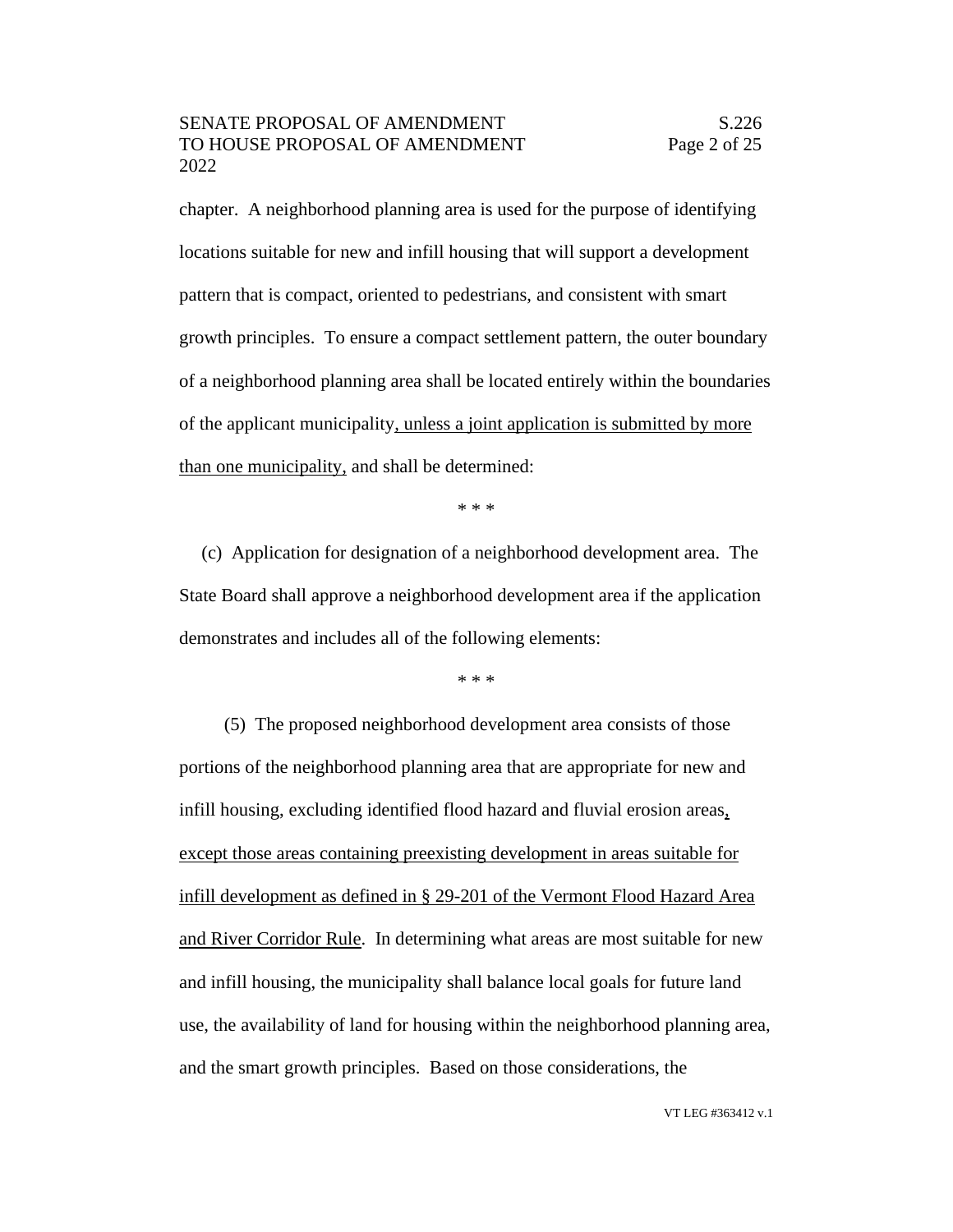municipality shall select an area for neighborhood development area designation that:

(A) Avoids or that minimizes to the extent feasible the inclusion of "important natural resources" as defined in subdivision 2791(14) of this title. If an "important natural resource" is included within a proposed neighborhood development area, the applicant shall identify the resource, explain why the resource was included, describe any anticipated disturbance to such resource, and describe why the disturbance cannot be avoided or minimized. If the neighborhood development area includes flood hazard areas or river corridors, the local bylaws shall contain provisions consistent with the Agency of Natural Resources' rules required under 10 V.S.A. § 754(a) to ensure that new infill development within a neighborhood development area occurs outside the floodway and will not cause or contribute to fluvial erosion hazards within the river corridor. If the neighborhood development area includes flood hazard areas or river corridors, local bylaws shall also contain provisions to protect river corridors outside the neighborhood development area consistent with the Agency of Natural Resources' rules required under 10 V.S.A. § 754(a).

\* \* \*

(6) The neighborhood development area is served by:

(A) municipal sewer infrastructure; or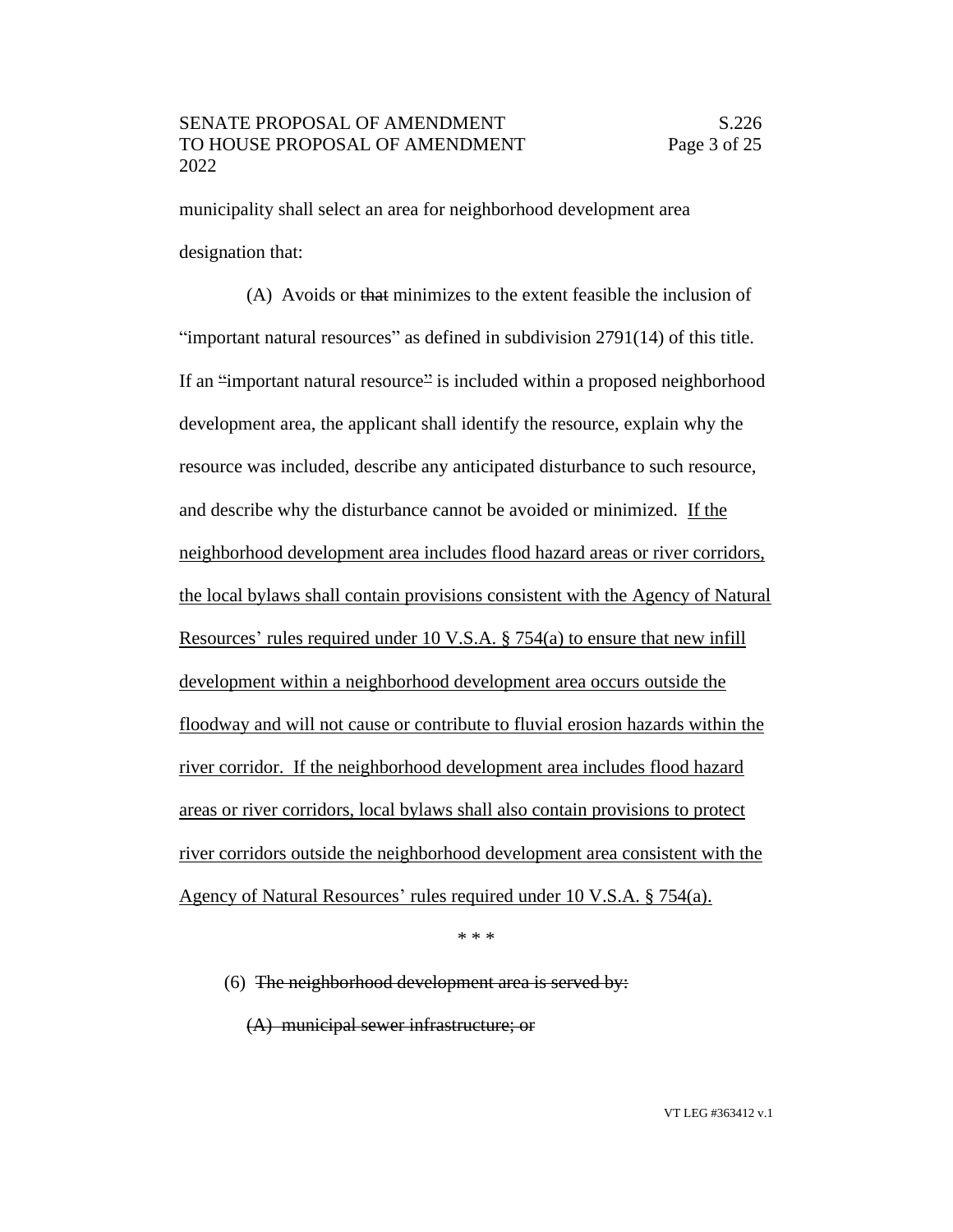(B) a community or alternative wastewater system approved by the Agency of Natural Resources. [Repealed.]

(7) The municipal bylaws allow minimum net residential densities within the neighborhood development area greater than or equal to four singlefamily detached dwelling units per acre for all identified residential uses or residential building types, exclusive of accessory dwelling units, or no not fewer than the average existing density of the surrounding neighborhood, whichever is greater. The methodology for calculating density shall be established in the guidelines developed by the Department pursuant to subsection 2792(d) of this title.

\* \* \*

Sec. 24. 24 V.S.A. § 2793b is amended to read:

§ 2793b. DESIGNATION OF NEW TOWN CENTER DEVELOPMENT DISTRICTS

\* \* \*

(b) Within 45 days of receipt of a completed application, the State Board shall designate a new town center development district if the State Board finds, with respect to that district, the municipality has:

\* \* \*

(2) Provided a community investment agreement that has been executed by authorized representatives of the municipal government, businesses and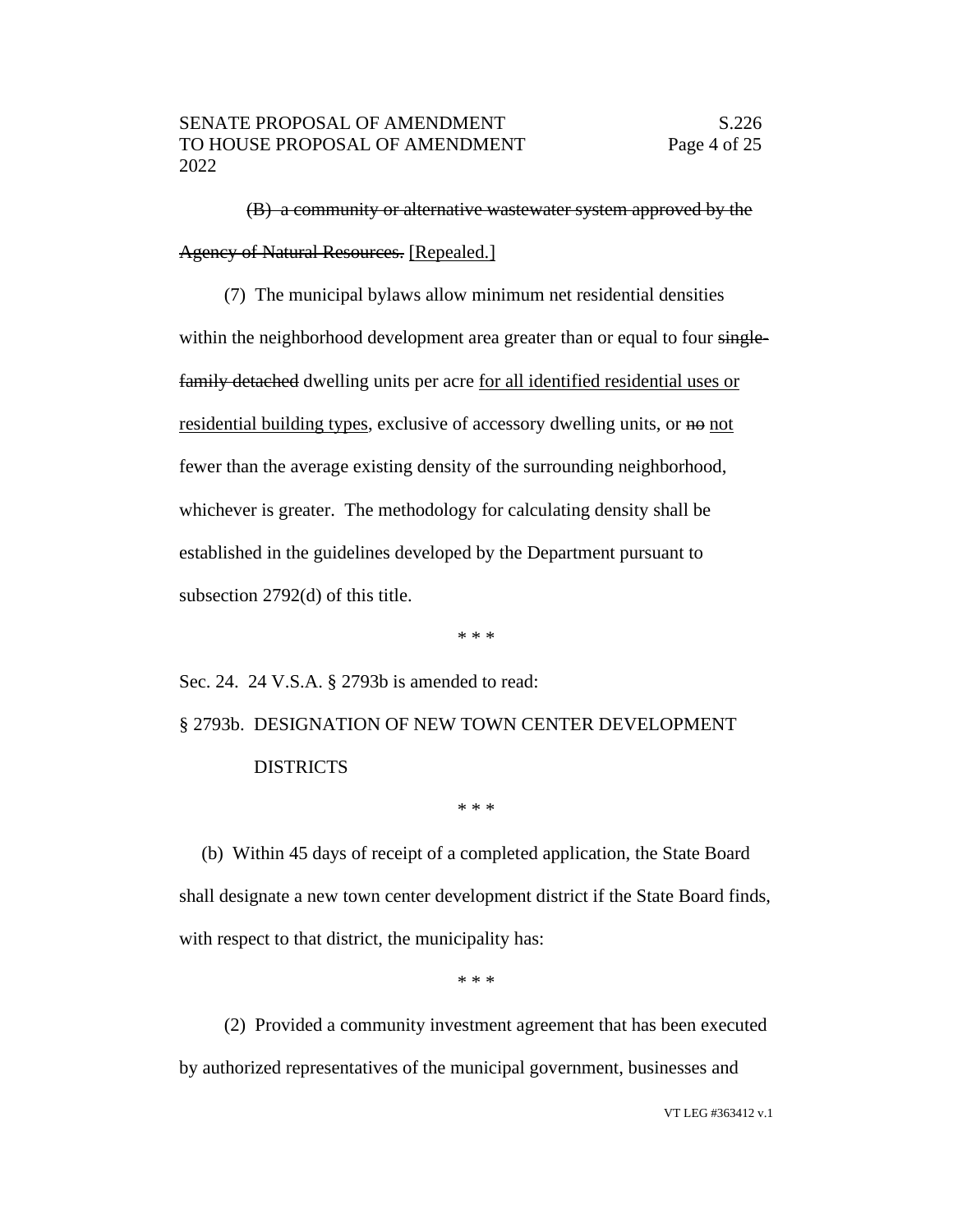property owners within the district, and community groups with an articulated purpose of supporting downtown interests, and contains the following:

\* \* \*

(B) Regulations enabling high densities that are greater not less than

four dwelling units, including all identified residential uses or residential building types, per acre and not less than those allowed in any other part of the municipality not within an area designated under this chapter.

\* \* \*

Sec. 25. 24 V.S.A. § 4449 is amended to read:

# § 4449. ZONING PERMIT, CERTIFICATE OF OCCUPANCY, AND MUNICIPAL LAND USE PERMIT

(a) Within any municipality in which any bylaws have been adopted:

\* \* \*

(4) No municipal land use permit issued by an appropriate municipal panel or administrative officer, as applicable, for a site plan or conditional use shall be considered abandoned or expired unless more than two years have passed since the permit approval was issued.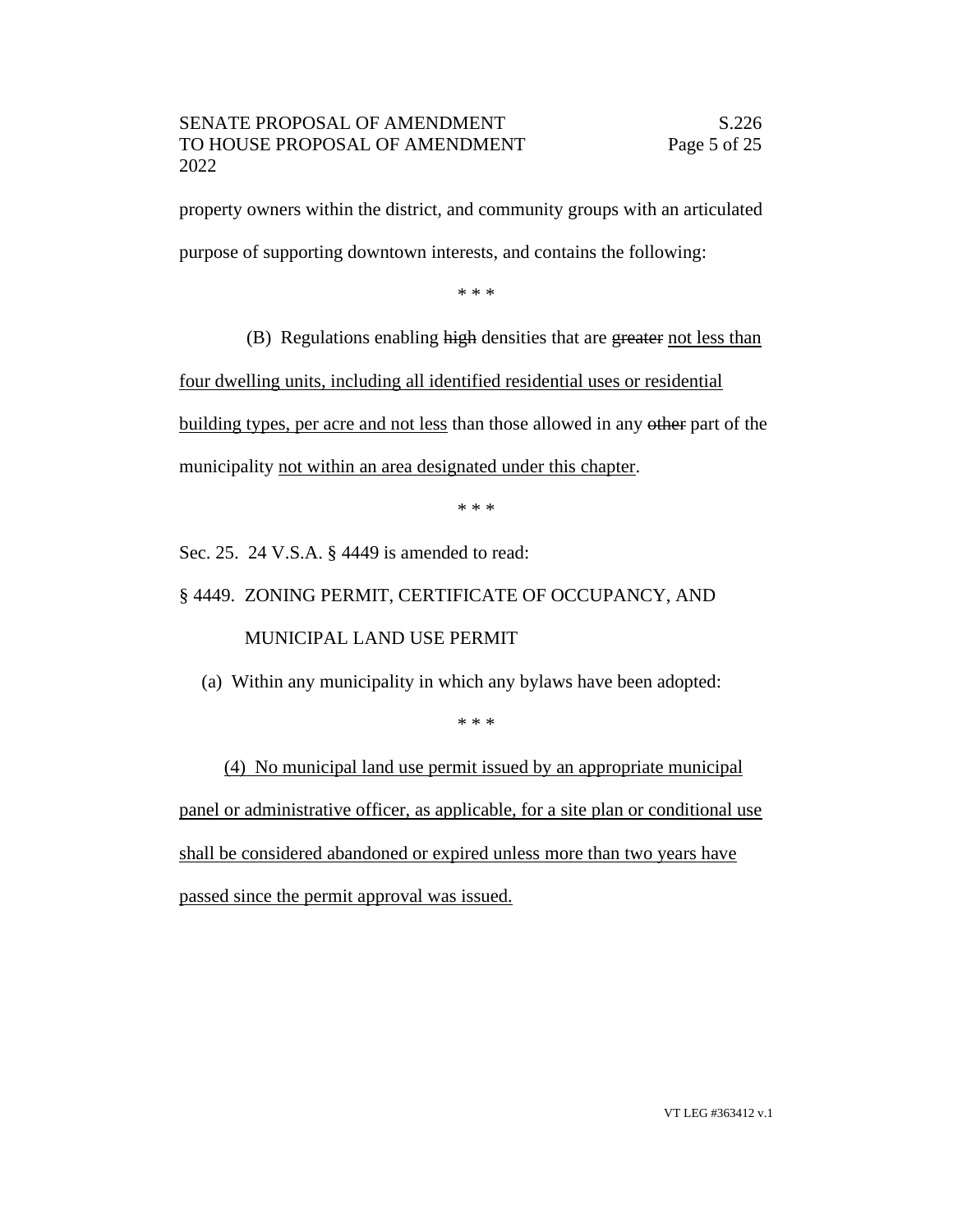\* \* \* Municipal Bylaw Grants \* \* \*

Sec. 26. 24 V.S.A. § 4306 is amended to read:

#### § 4306. MUNICIPAL AND REGIONAL PLANNING FUND

(a)(1) The Municipal and Regional Planning Fund for the purpose of assisting municipal and regional planning commissions to carry out the intent of this chapter is hereby created in the State Treasury.

(2) The Fund shall be composed of 17 percent of the revenue from the property transfer tax under 32 V.S.A. chapter 231 and any monies from time to time appropriated to the Fund by the General Assembly or received from any other source, private or public. All balances at the end of any fiscal year shall be carried forward and remain in the Fund. Interest earned by the Fund shall be deposited in the Fund.

(3) Of the revenues in the Fund, each year:

(A) 10 percent shall be disbursed to the Vermont Center for Geographic Information;

(B) 70 percent shall be disbursed to the Secretary of Commerce and Community Development for performance contracts with regional planning commissions to provide regional planning services pursuant to section 4341a of this title; and

(C) 20 percent shall be disbursed to municipalities.

\* \* \*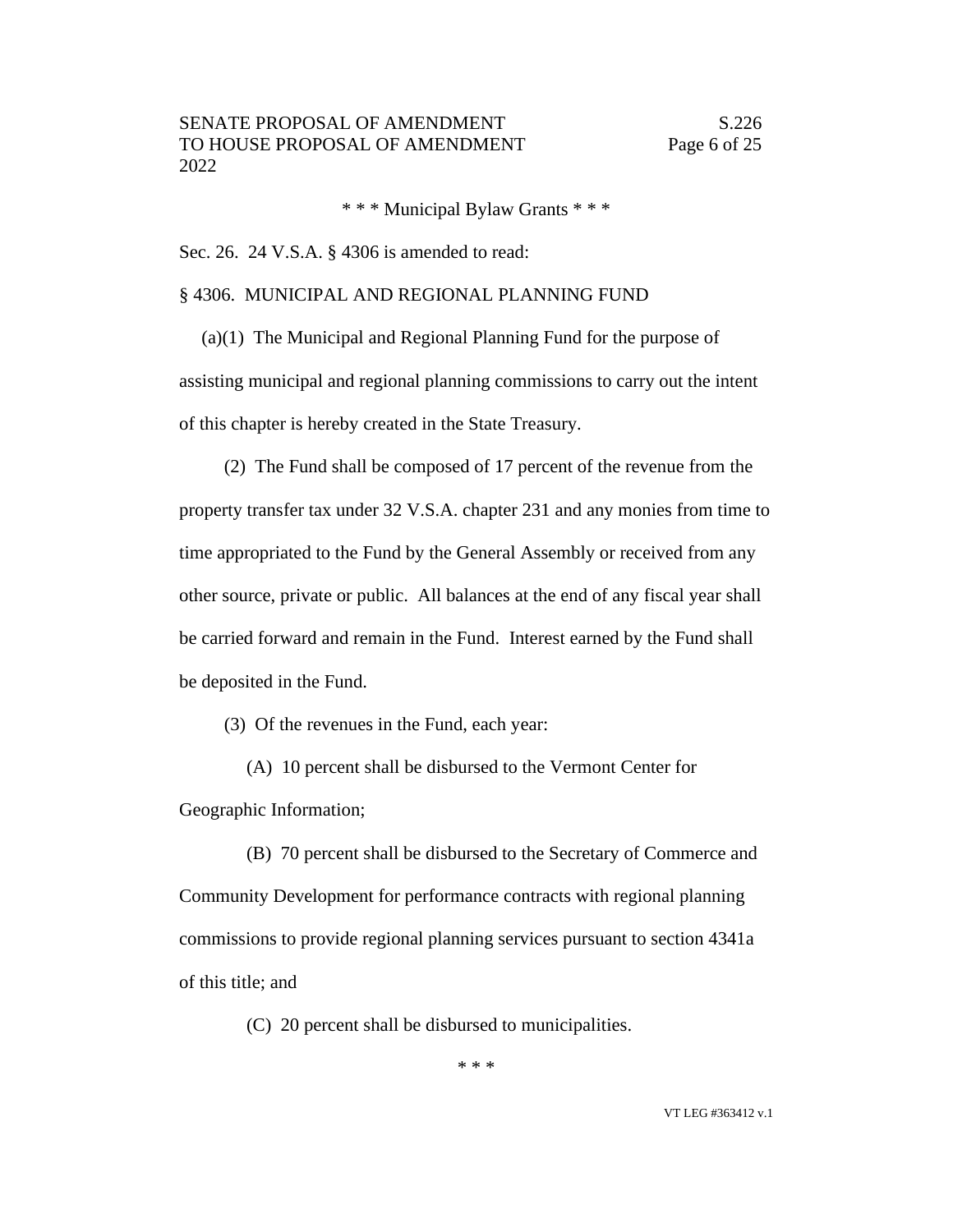(c) Funds allocated to municipalities shall be used for the purposes of:

\* \* \*

(4) reasonable and necessary costs of administering the Fund by the Department of Housing and Community Development, not to exceed six percent of the municipality allocation.

(d) New funds allocated to municipalities under this section may take the form of Municipal Bylaw Modernization Grants in accordance with section

4307 of this title.

Sec. 27. 24 V.S.A. § 4307 is added to read:

### § 4307. MUNICIPAL BYLAW MODERNIZATION GRANTS

(a) There are created Municipal Bylaw Modernization Grants to assist municipalities in updating their land use and development bylaws. Bylaws updated under this section shall increase housing choice, affordability, and opportunity in areas planned for smart growth. The Grants shall be funded by monies allocated from the municipality allocation of the Municipal and Regional Planning Funds established in subdivision  $4306(a)(3)(C)$  of this title and any other monies appropriated for this purpose.

(b) Disbursement to municipalities shall be administered by the Department of Housing and Community Development through a competitive process providing the opportunity for all regions and any eligible municipality to compete regardless of size.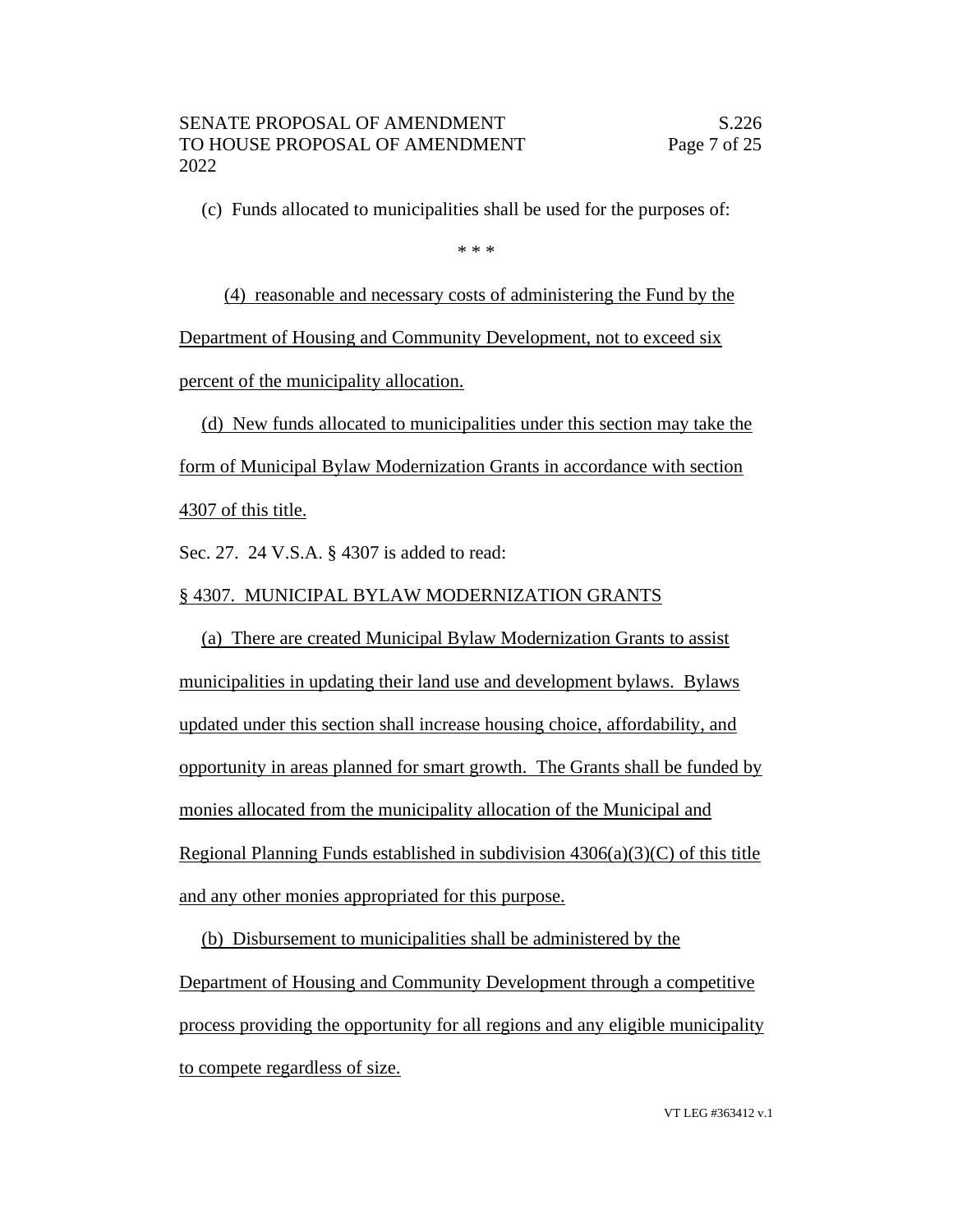(c) Funds may be disbursed by the Department in installments to ensure the municipal bylaw updates meet the goals of this section.

(d) Funding may be used for the cost of regional planning commission staff or consultant time and any other purpose approved by the Department.

(e) A municipality grantee shall use the funds to prepare amendments to bylaws to increase housing choice, affordability, and opportunity and that support a neighborhood development pattern that is pedestrian oriented in areas planned for smart growth consistent with the smart growth principles established in section 2791 of this title and that prioritize projects in designated areas in accordance with chapter 76A of this title.

(f) To receive the grant, the municipality shall:

(1) identify municipal water and wastewater disposal infrastructure, municipal water and sewer service areas, and the constraints on that infrastructure based on the best available data;

(2) increase allowed housing types and uses, which may include

duplexes, to the same extent as single-family homes;

(3) include parking waiver provisions in areas planned for smart growth consistent with smart growth principles as defined in section 2791 of this title and appropriate situations;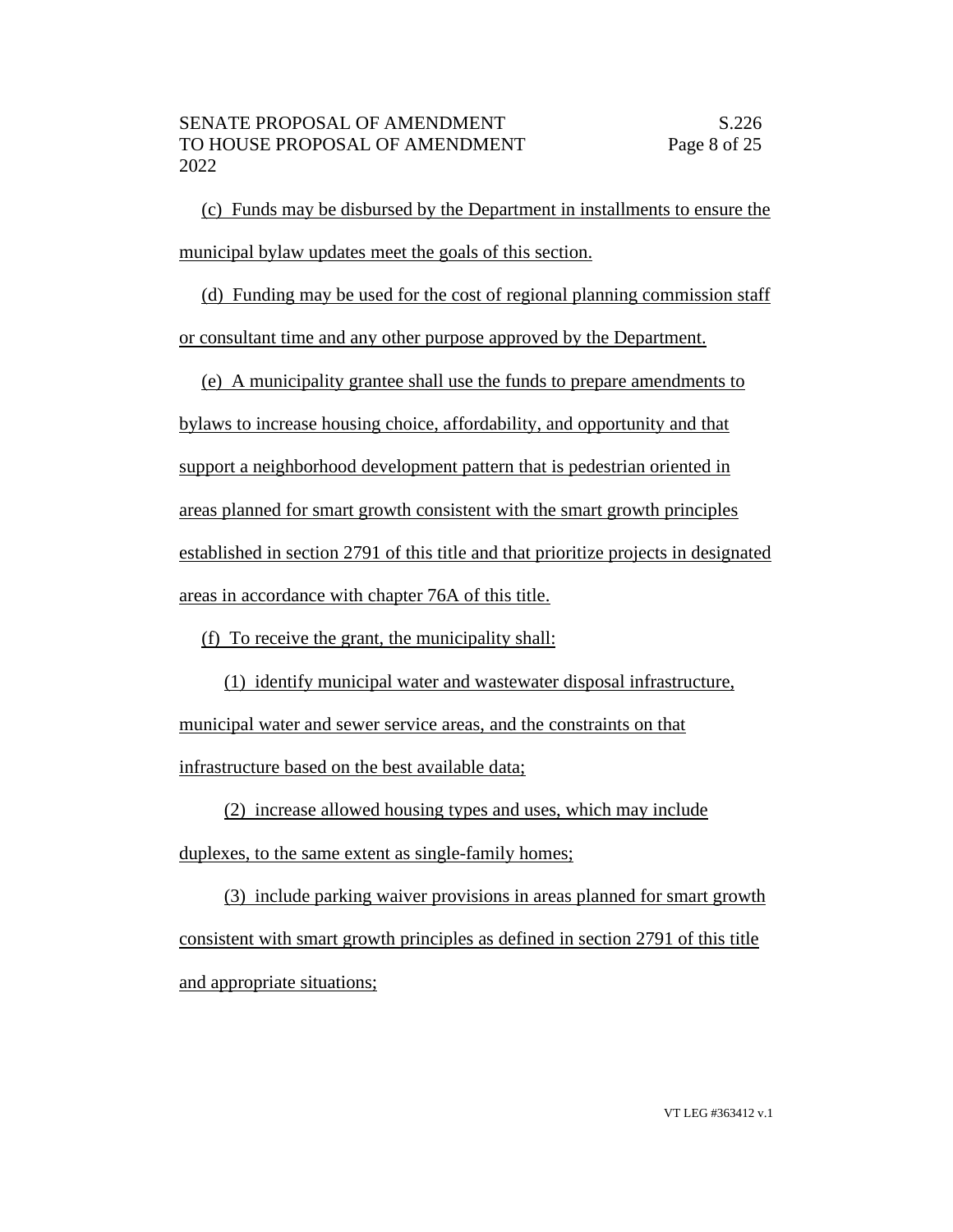(4) review and modify street standards that implement the complete streets principles as described in 19 V.S.A. § 309d and that are oriented to pedestrians;

(5) reduce nonconformities by making the allowed standards principally conform to the existing settlement within any area designated under chapter 76A of this title and increase allowed lot, building, and dwelling unit density by adopting dimensional, use, parking, and other standards that allow compact neighborhood form and support walkable lot and dwelling unit density, which may be achieved with a standard allowing at least four units per acre or allowing the receipt of a State or municipal water and wastewater permit to determine allowable density or by other means established in guidelines issued by the Department;

(6) restrict development of and minimize impact to important natural resources, including new development in flood hazard areas, undeveloped floodplains, and river corridor areas, unless lawfully allowed for infill development in §29-201 of the Vermont Flood Hazard Area and River Corridor Rule;

(7) update the municipal plan's housing element as provided in subdivision  $4382(a)(10)$  of this title related to addressing lower- and moderateincome housing needs, implement that element of the plan including through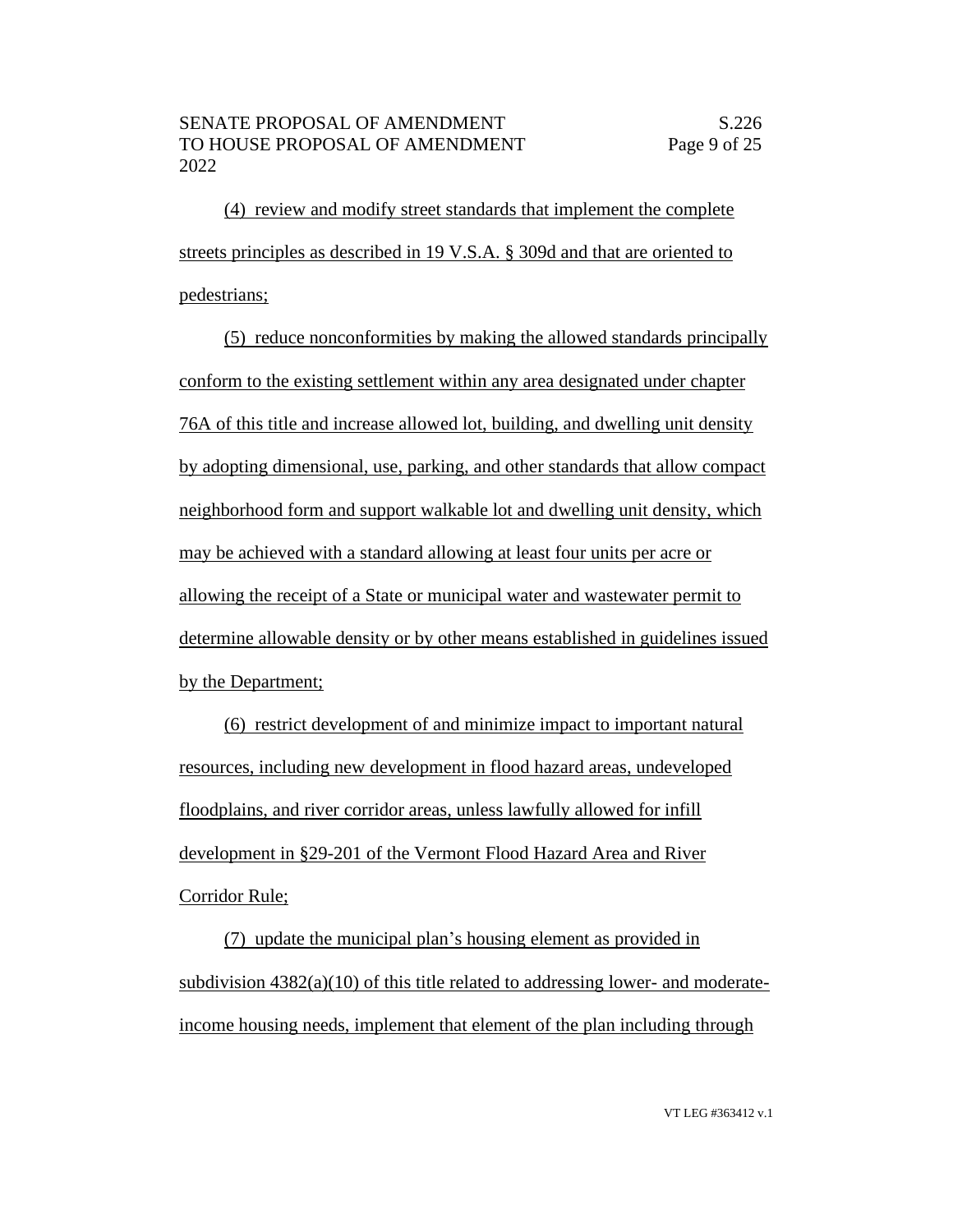the bylaw amendments, and demonstrate how those bylaws support the

implementation of the housing element; and

(8) comply with State and Federal Fair Housing Act, including the fair

housing provisions of Vermont's Planning and Development Act.

(g) On or before September 1, 2022, the Department shall adopt guidelines

to assist municipalities applying for grants under this section.

#### Sec. 28. APPROPRIATION

To the extent that increased funding is provided in fiscal year 2023 to the Municipal and Regional Planning Fund, \$650,000.00 shall be used for Municipal Bylaw Modernization Grants established in 24 V.S.A. § 4307.

\* \* \* Accessory Dwelling Units \* \* \*

Sec. 29. 24 V.S.A. § 4414 amended to read:

§ 4414. ZONING; PERMISSIBLE TYPES OF REGULATIONS

\* \* \*

(4) Parking and loading facilities. A municipality may adopt provisions setting forth standards for permitted and required facilities for off-street parking and loading, which may vary by district and by uses within each district. These bylaws may also include provisions covering the location, size, design, access, landscaping, and screening of those facilities. In determining the number and size of parking spaces required under these regulations, the appropriate municipal panel may take into account the existence or availability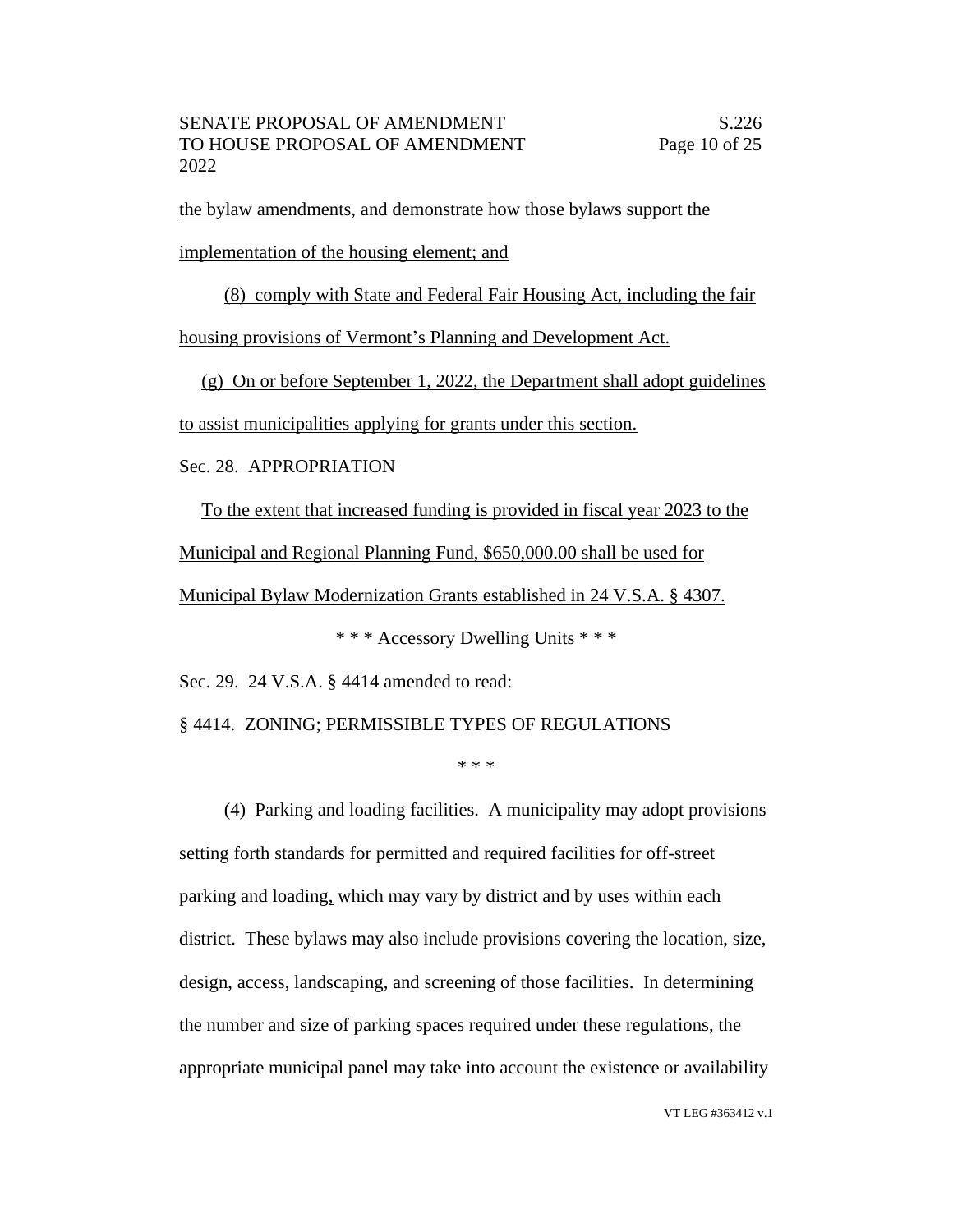#### SENATE PROPOSAL OF AMENDMENT S.226 TO HOUSE PROPOSAL OF AMENDMENT Page 11 of 25 2022

of employer "transit pass" and rideshare programs, public transit routes, and public parking spaces in the vicinity of the development. However, a municipality shall not require an accessory dwelling unit to have more than one parking space per bedroom.

\* \* \*

\* \* \* Act  $250$  \* \* \*

Sec. 30. 10 V.S.A. § 6001 is amended to read:

§ 6001. DEFINITIONS

As used in this chapter:

\* \* \*

(3)(A) "Development" means each of the following:

\* \* \*

(iv) The construction of housing projects such as cooperatives,

condominiums, or dwellings, or construction or maintenance of mobile homes or mobile home parks, with 10 or more units, constructed or maintained on a tract or tracts of land, owned or controlled by a person, within a radius of five miles of any point on any involved land and within any continuous period of five years. However:

(I) A priority housing project shall constitute a development under this subdivision (iv) only if the number of housing units in the project is:

(aa) [Repealed.]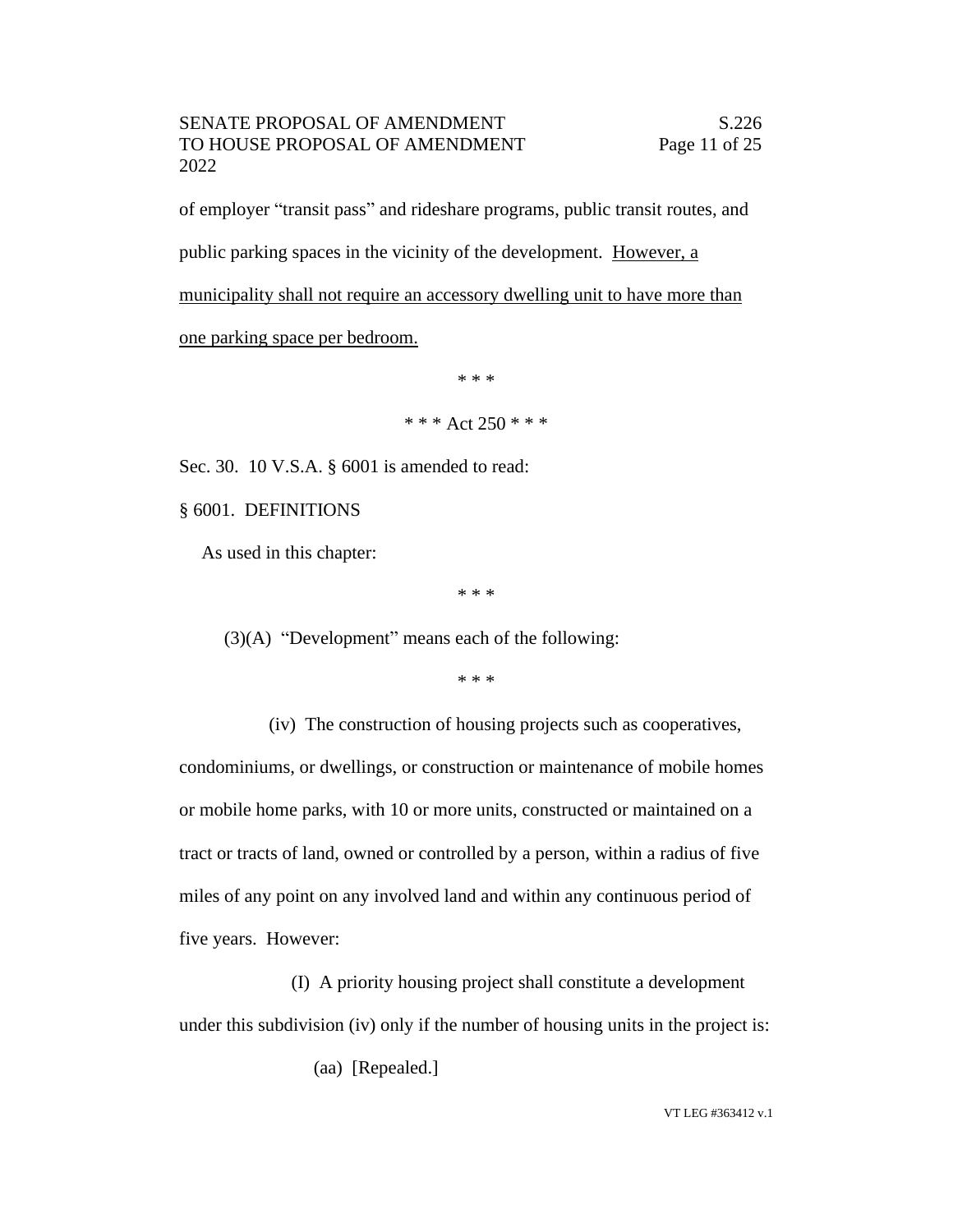(bb) [Repealed.]

(cc) 75 or more, in a municipality with a population of 6,000 or more but less than 10,000.

(dd) 50 or more, in a municipality with a population of 3,000 or more but less than 6,000.

(ee) 25 or more, in a municipality with a population of less than 3,000. [Repealed.]

(ff) Notwithstanding subdivisions (cc) through (ee) of this subdivision  $(3)(A)(iv)(I)$ , 10 or more if the construction involves the demolition of one or more buildings that are listed on or eligible to be listed on the State or National Register of Historic Places. However, demolition shall not be considered to create jurisdiction under this subdivision (ff) if the Division for Historic Preservation has determined that the proposed demolition will have no adverse effect, will have no adverse effect if specified conditions are met, or will have an adverse effect that will be adequately mitigated. Any imposed conditions shall be enforceable through a grant condition, deed covenant, or other legally binding document.

\* \* \*

(6) "Floodway" means the channel of a watercourse that is expected to flood on an average of at least once every 100 years and the adjacent land areas that are required to carry and discharge the flood of the watercourse, as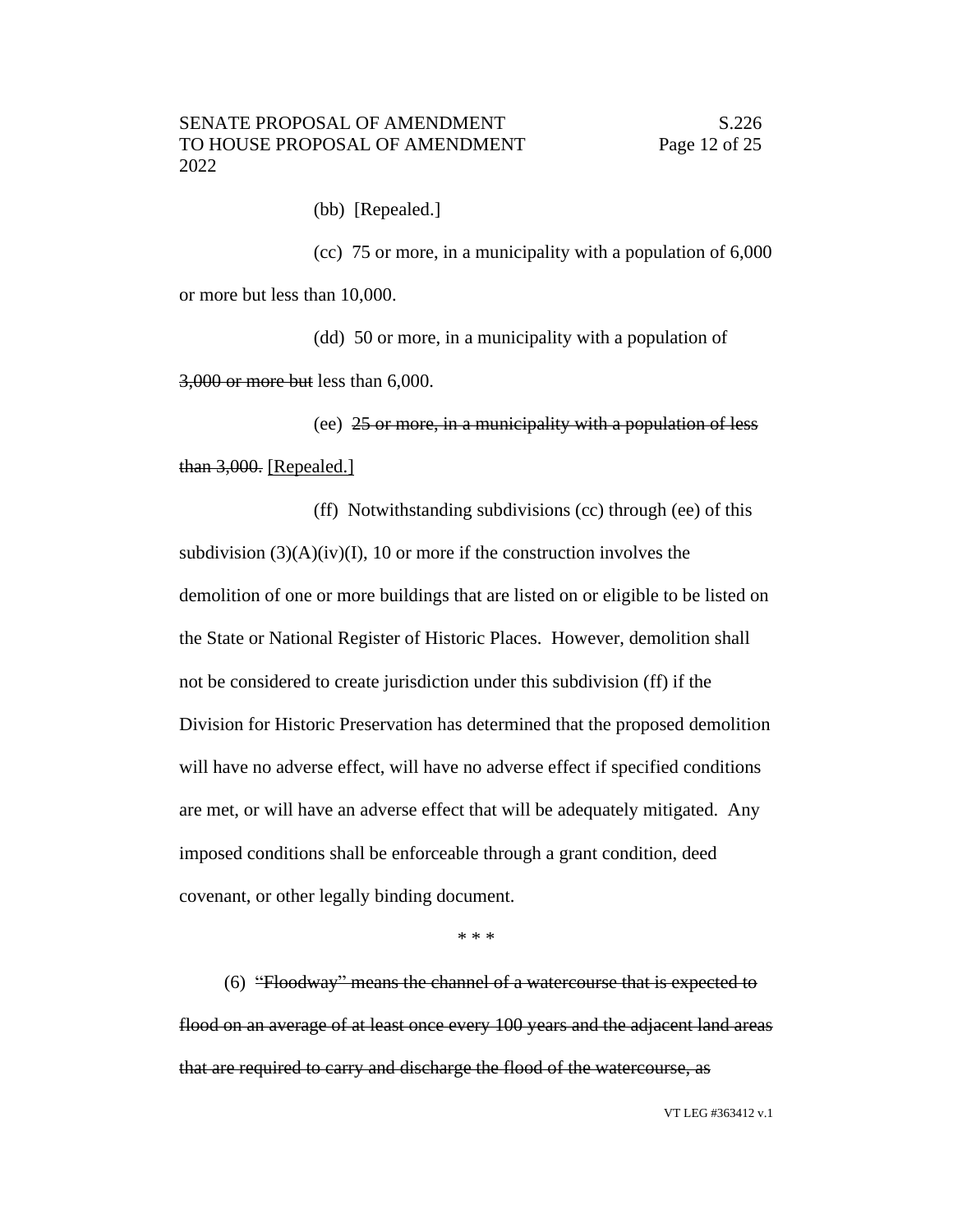determined by the Secretary of Natural Resources with full consideration given to upstream impoundments and flood control projects "Flood hazard area" has the same meaning as under section 752 of this title.

(7) "Floodway fringe" means an area that is outside a floodway and is flooded with an average frequency of once or more in each 100 years, as determined by the Secretary of Natural Resources with full consideration given to upstream impoundments and flood control projects "River corridor" has the same meaning as under section 752 of this title.

\* \* \*

(27) "Mixed income housing" means a housing project in which the following apply:

(A) Owner-occupied housing. At the option of the applicant, owneroccupied housing may be characterized by either of the following:

(i) at least 15 percent of the housing units have a purchase price that at the time of first sale does not exceed 85 percent of the new construction, targeted area purchase price limits established and published annually by the Vermont Housing Finance Agency; or

 $(ii)$  at least 20 percent of the housing units have a purchase price that at the time of first sale does not exceed 90 percent of the new construction, targeted area purchase price limits established and published annually by the Vermont Housing Finance Agency meet the requirements of affordable owner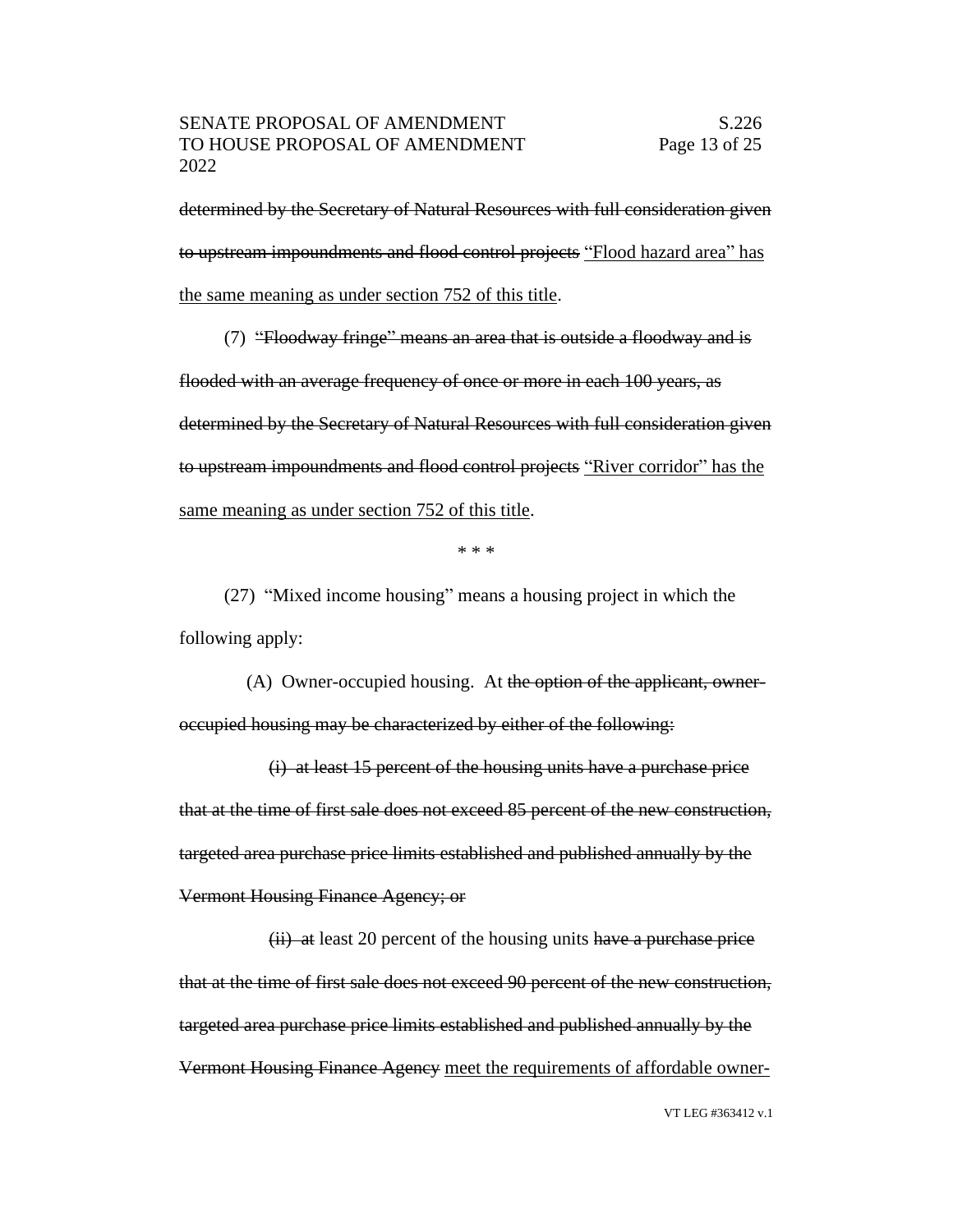occupied housing under subdivision (29)(A) of this section, adjusted for the number of bedrooms, as established and published annually by the Vermont Housing Finance Agency.

(B) Rental housing. At least 20 percent of the housing units that are rented constitute affordable housing and have a duration of affordability of For not less than 15 years following the date that rental housing is initially placed in service, at least 20 percent of the housing units meet the requirements of affordable rental housing under subdivision (29)(B) of this section, adjusted for the number of bedrooms, as established and published annually by the Vermont Housing Finance Agency.

\* \* \*

(35) "Priority housing project" means a discrete project located on a single tract or multiple contiguous tracts of land that consists exclusively of:

(A) mixed income housing or mixed use, or any combination thereof, and is located entirely within a designated downtown development district, designated new town center, designated growth center, or designated village center that is also a designated neighborhood development area under 24 V.S.A. chapter  $76A$ ; or

(B) mixed income housing and is located entirely within a designated Vermont neighborhood or designated neighborhood development area under 24 V.S.A. chapter 76A.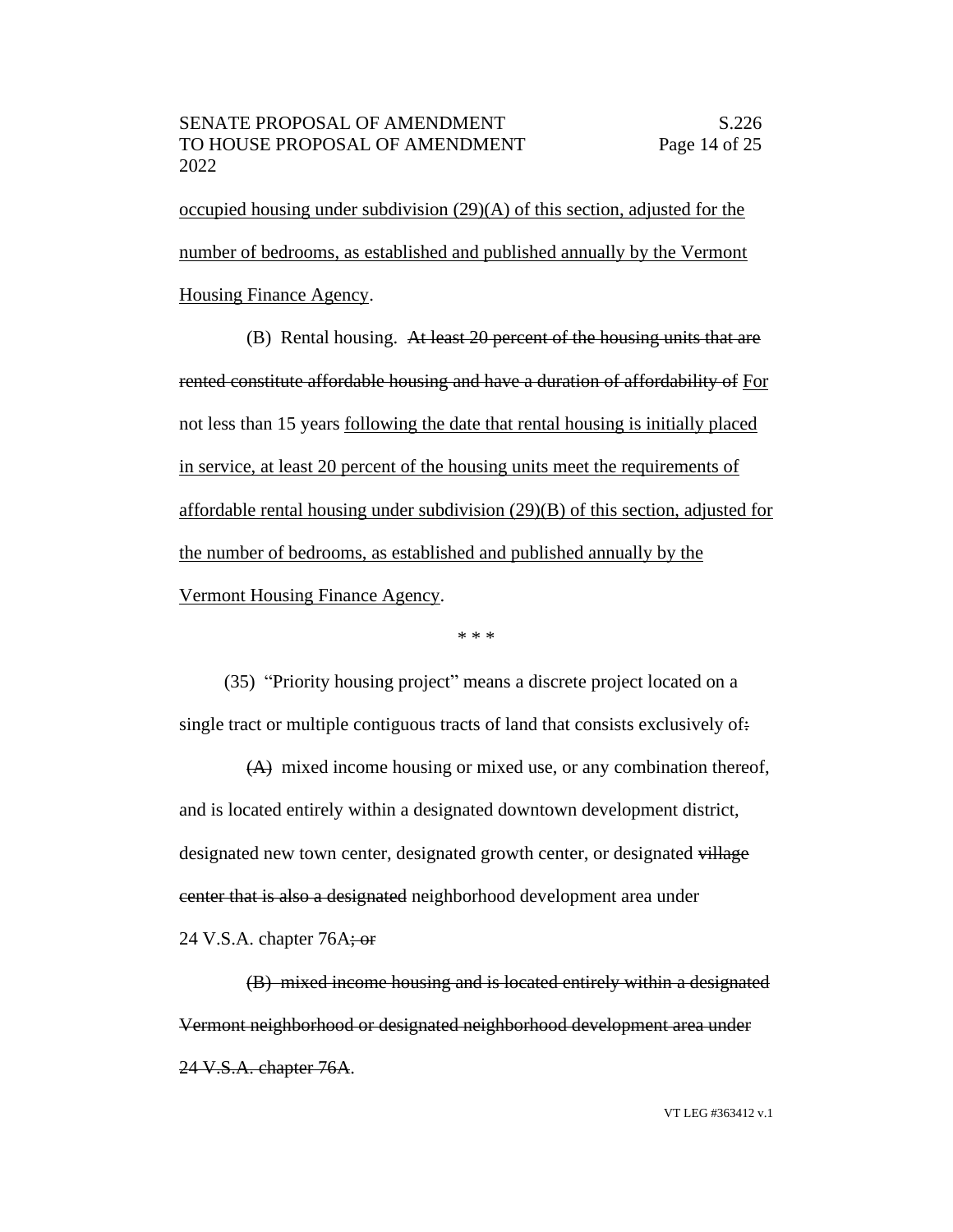\* \* \*

Sec. 31. 10 V.S.A. § 6081(p) is amended to read:

 $(p)(1)$  No permit or permit amendment is required for any change to a project that is located entirely within a downtown development district designated pursuant to 24 V.S.A. § 2793, if the change consists exclusively of any combination of mixed use and mixed income housing, and the cumulative changes within any continuous period of five years, commencing on or after May 28, 2002, remain below any applicable jurisdictional threshold specified in subdivision 6001(3)(A)(iv)(I) of this title.

(2) No permit or permit amendment is required for a priority housing project in a designated center other than a downtown development district if the project remains below any applicable jurisdictional threshold specified in subdivision  $6001(3)(A)(iv)(I)$  of this title-and will comply with all conditions of any existing permit or permit amendment issued under this chapter that applies to the tract or tracts on which the project will be located. If such a priority housing project will not comply with one or more of these conditions, an application may be filed pursuant to section 6084 of this title.

Sec. 32. 10 V.S.A. § 6084(f) is amended to read:

(f) This subsection concerns an application for a new permit amendment to change the conditions of an existing permit or existing permit amendment in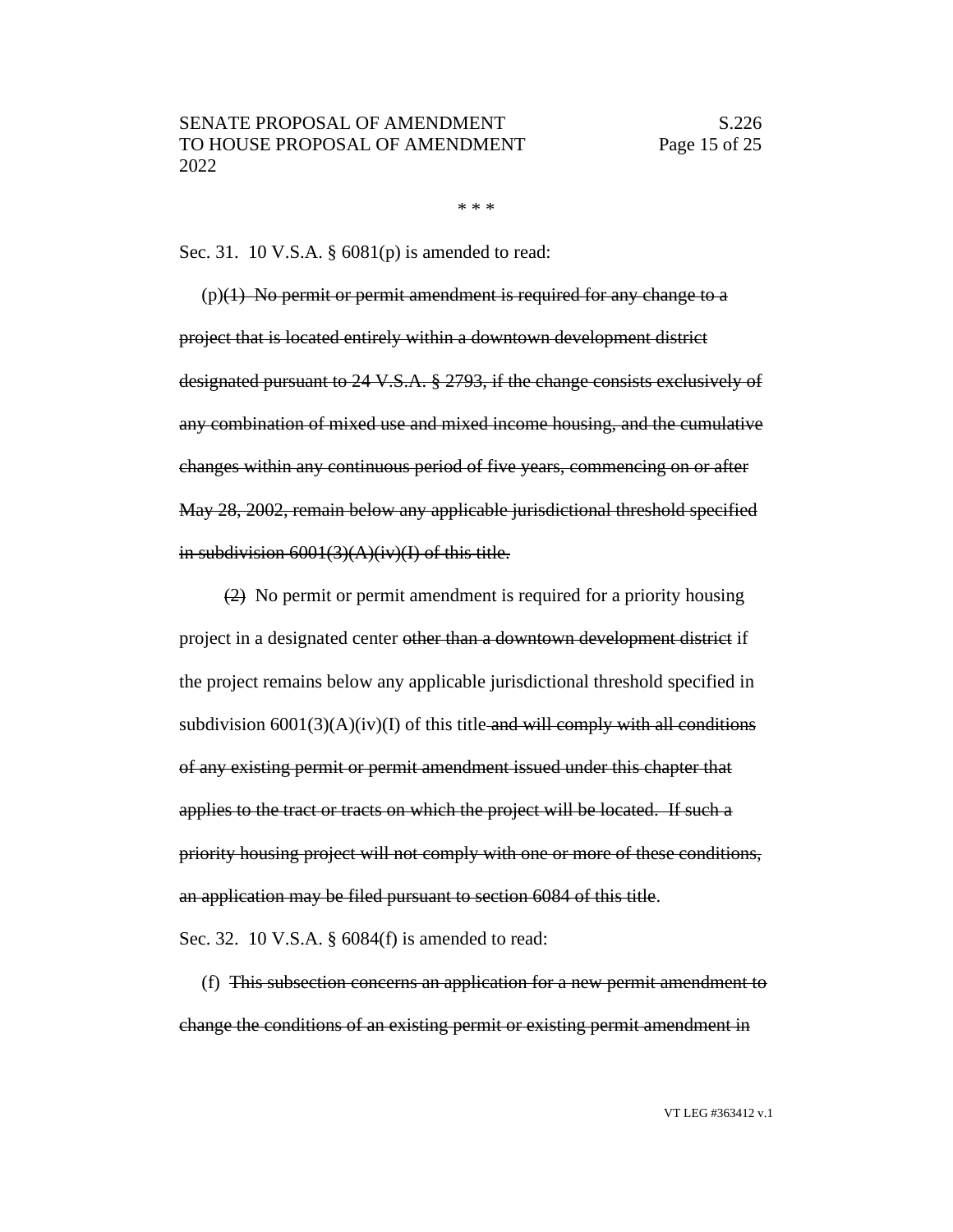order to authorize the construction of a priority housing project described in subdivision  $6081(p)(2)$  of this title.

(1) The District Commission may authorize a district coordinator to issue such an amendment, without notice and a hearing, if the applicant demonstrates that all parties to the existing permit or existing permit amendment, which contains the condition or conditions proposed to be changed, or their successors in interest have consented to the proposed changes to conditions relative to the criteria for which the party obtained party status.

(2) If the applicant is not able to obtain the consent of a party or parties or their successors in interest with respect to one or more of the conditions in the existing permit or permit amendment proposed to be changed, the applicant shall file a permit application pursuant to this section. However, review by the District Commission shall be limited to whether the changes to conditions not consented to by the party or parties or their successors in interest enable positive findings to be made under subsection 6086(a) and are authorized under subsection 6086(c) of this title. [Repealed.]

\* \* \* Criterion  $1(D)$  \* \* \*

Sec. 33. 10 V.S.A. § 6086 is amended to read:

§ 6086. ISSUANCE OF PERMIT; CONDITIONS AND CRITERIA

(a) Before granting a permit, the District Commission shall find that the subdivision or development: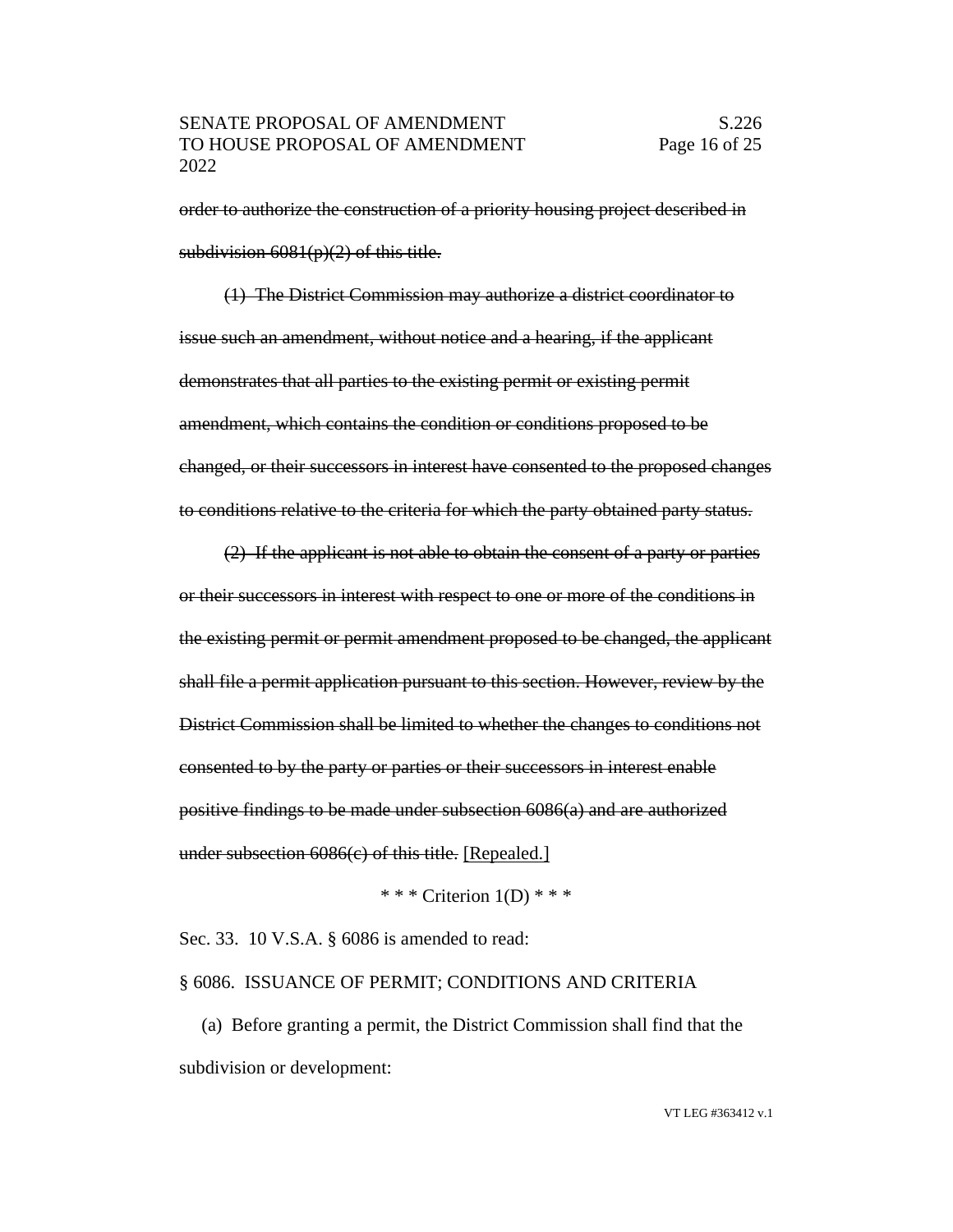\* \* \*

(D) Floodways Flood hazard areas; river corridors. A permit will be granted whenever it is demonstrated by the applicant that, in addition to all other applicable criteria:,

 $(i)$  the development or subdivision of lands within a floodway flood hazard area or river corridor will not restrict or divert the flow of flood waters, floodwaters; cause or contribute to fluvial erosion; and endanger the health, safety, and welfare of the public or of riparian owners during flooding; and

(ii) the development or subdivision of lands within a floodway fringe will not significantly increase the peak discharge of the river or stream within or downstream from the area of development and endanger the health, safety, or welfare of the public or riparian owners during flooding.

\* \* \*

\* \* \* Municipal Response to Act 250 Requests \* \* \*

Sec. 34. 10 V.S.A. 6086(g) is added to read:

(g) If a municipality fails to respond to a request by the applicant within 90 days as to the impacts related to subdivision (a)(6) or (7) of this section, the application will be presumed not to have an unreasonable burden on educational, municipal, or governmental services.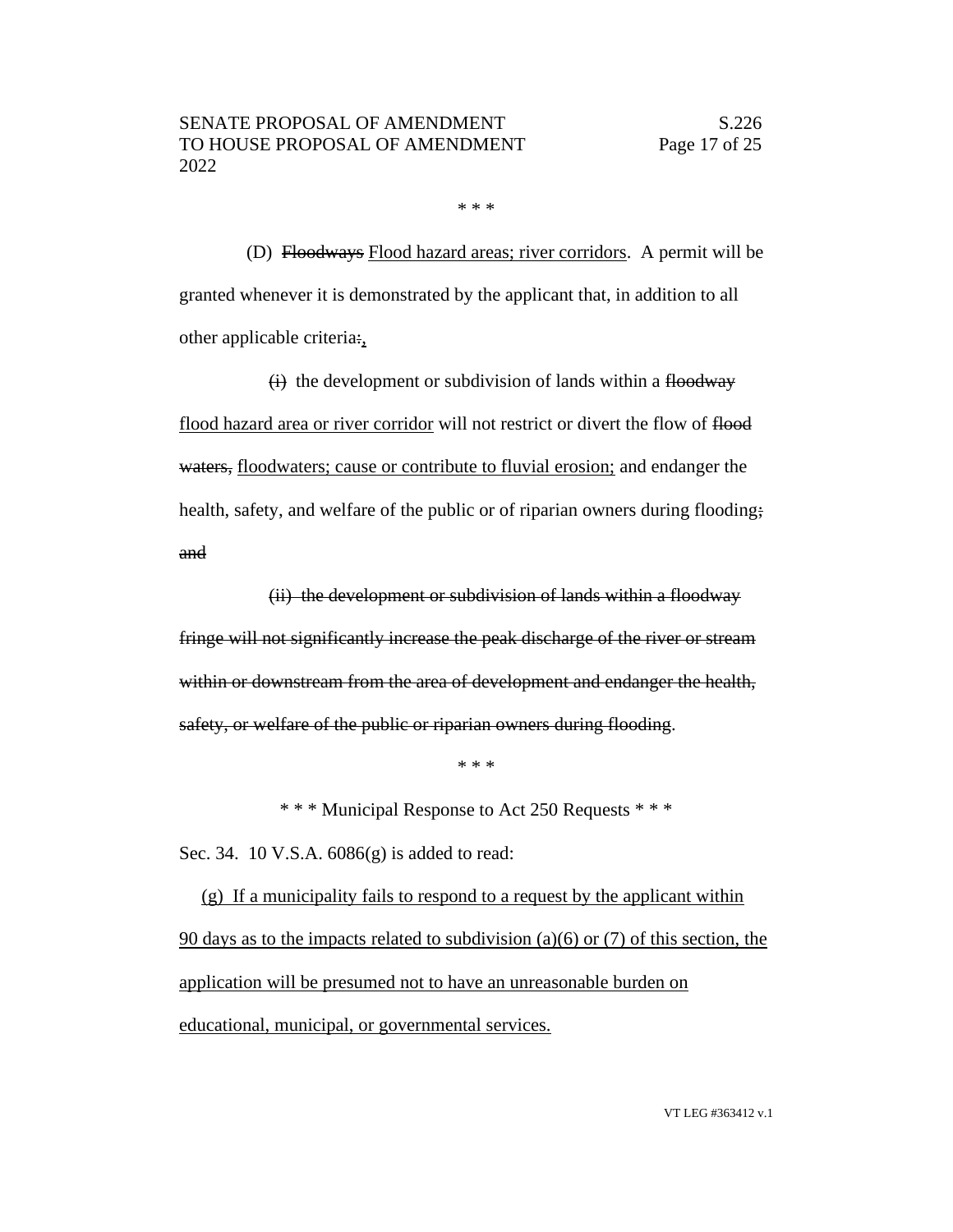\* \* \* Wood Products Manufacturers \* \* \*

Sec. 35. 10 V.S.A. § 6001 is amended to read:

§ 6001. DEFINITIONS

\* \* \*

(43) "Wood product" means logs, pulpwood, veneer wood, bolt wood, wood chips, stud wood, poles, pilings, biomass, fuel wood, maple sap, and bark.

(44) "Wood products manufacturer" means a manufacturer that aggregates wood products from forestry operations and adds value through processing or marketing in the wood products supply chain or directly to consumers through retail sales. "Wood products manufacturer" includes sawmills; veneer mills; pulp mills; pellet mills; producers of firewood, woodchips, mulch, and fuel wood; and log and pulp concentration yards. "Wood products manufacturer" does not include facilities that purchase, market, and resell finished goods, such as wood furniture, wood pellets, and milled lumber, without first receiving wood products from forestry operations. Sec. 36. 10 V.S.A. § 6086(c) is amended to read:

(c)(1) Permit conditions. A permit may contain such requirements and conditions as are allowable proper exercise of the police power and which that are appropriate within the respect to subdivisions  $(a)(1)$  through  $(10)$  of this section, including those set forth in 24 V.S.A. §§ 4414(4), 4424(a)(2),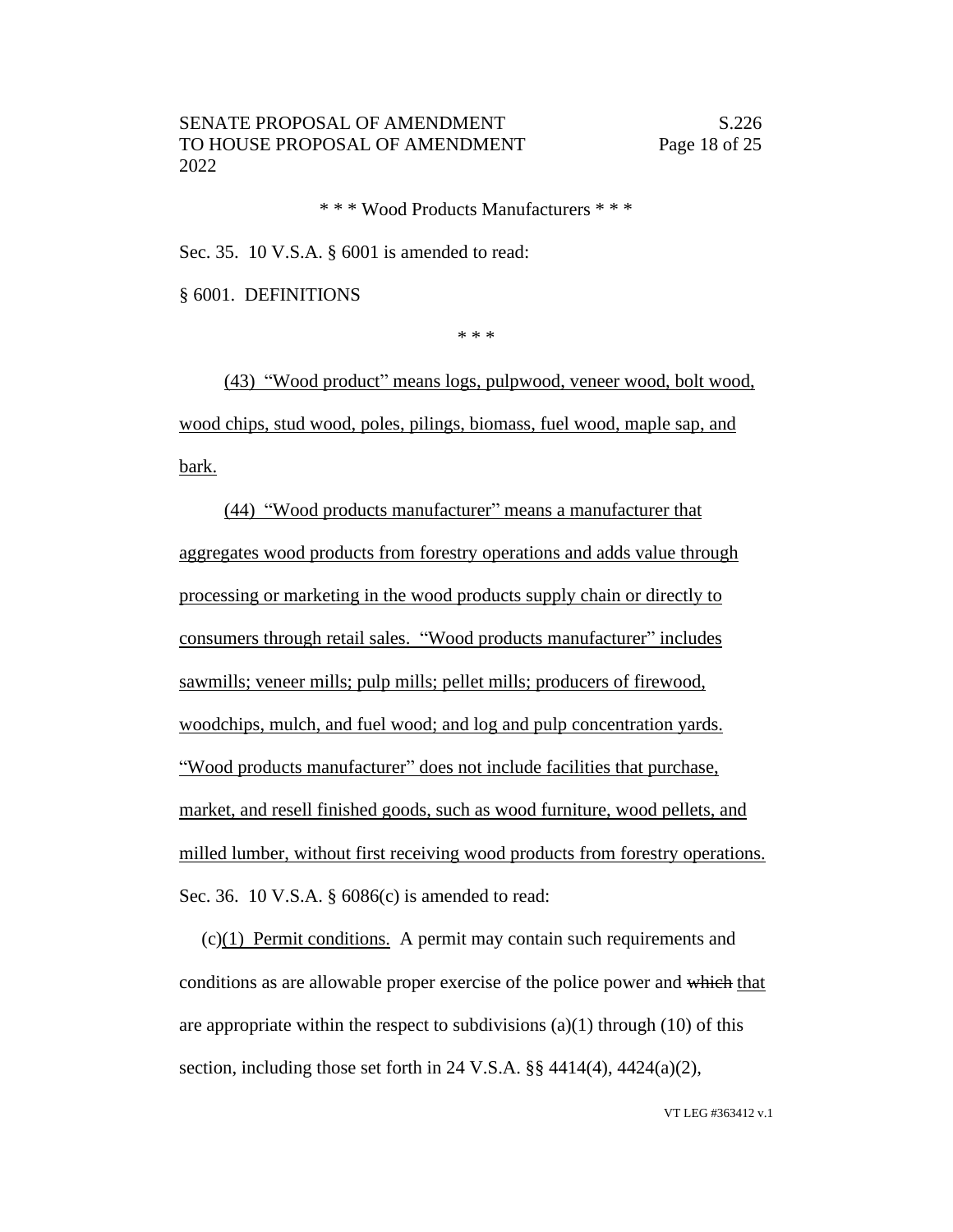$4414(1)(D)(i)$ ,  $4463(6)$ , and  $4464$ , the dedication of lands for public use, and the filing of bonds to ensure compliance. The requirements and conditions incorporated from Title 24 may be applied whether or not a local plan has been adopted. General requirements and conditions may be established by rule of the Natural Resources Board.

(2) Permit conditions on a wood products manufacturer.

(A) When issuing a permit with conditions on wood products manufacturing and delivery, the District Commission shall account for the seasonal, weather-dependent, land-dependent, and varied conditions unique to the industry.

(B) A permit condition that sets hours of operation for a wood products manufacturer shall only be imposed to mitigate an impact under subdivision (a)(1), (5), or (8) of this section. If an adverse impact would result, a permit with conditions shall allow the manufacturer to operate while allowing for flexible timing of deliveries of wood products from forestry operations to the manufacturer outside permitted hours of operation, including nights, weekends, and holidays, for the number of days demonstrated by the manufacturer as necessary to enable deliveries, not to exceed 90 days per year.

(C) Permit with conditions on the delivery of wood heat fuels. A permit with conditions issued to a wood products manufacturer that produces wood chips, pellets, cord wood, or other fuel wood used for heat shall allow for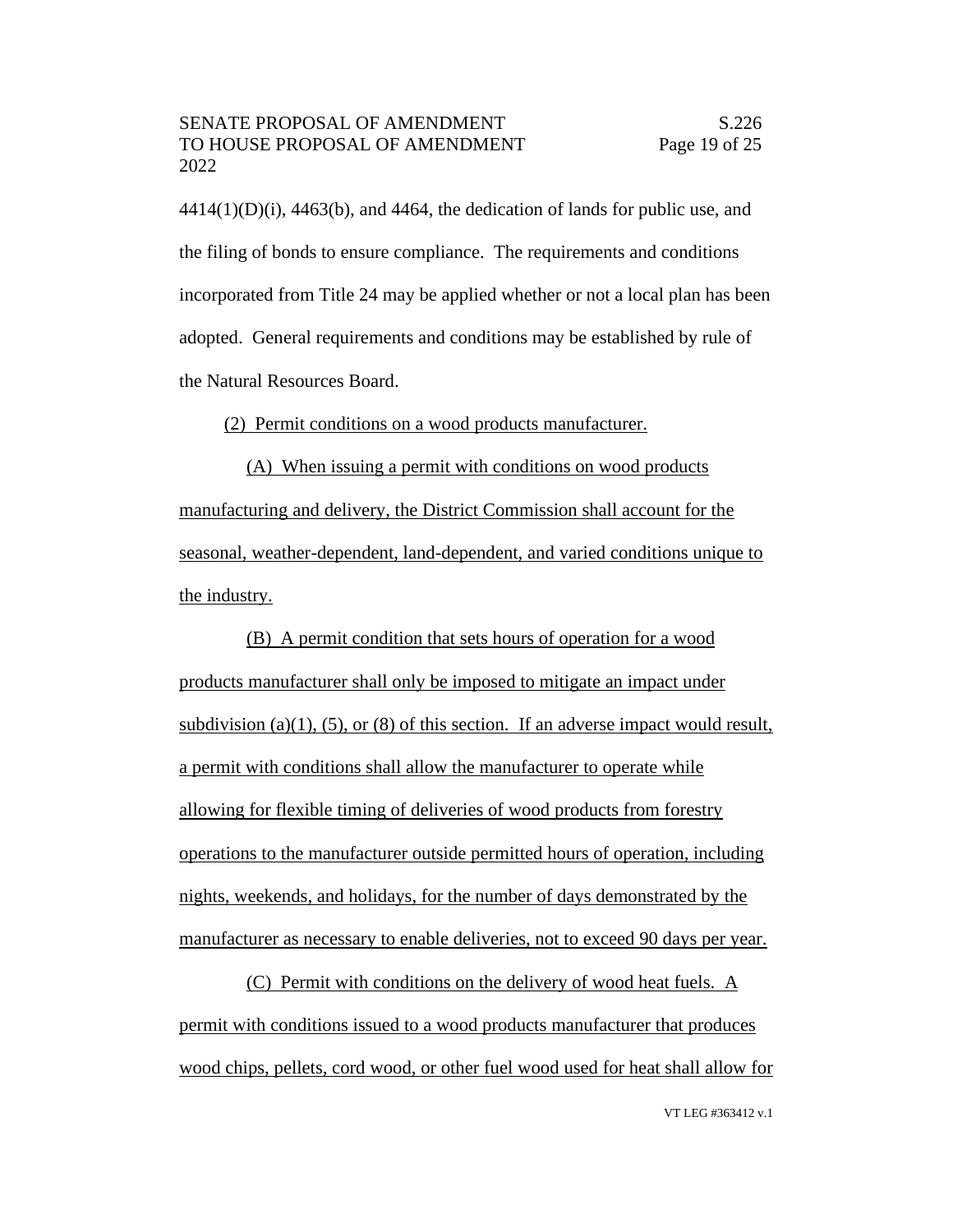flexible delivery of that fuel wood from the manufacturer to the end user outside permitted hours of operation, including nights, weekends, and holidays, from October 1 through April 30 of each year. Permits with conditions shall mitigate the undue adverse impacts while enabling deliveries by the manufacturer.

(D) Permit amendments. A wood products manufacturer holding a permit may request an amendment to existing permit conditions related to hours of operation and seasonal restrictions to be consistent with subdivisions (B) and (C) of this subsection (c). Requests for condition amendments under this subsection shall not be subject to Act 250 Rule 34(E).

\* \* \* One-acre towns \* \* \*

Sec. 37. INTENT; AMENDMENT OF 10 V.S.A. § 6001(3)(A)(ii)

The General Assembly's intent in the amendments to 10 V.S.A. § 6001(3)(A)(ii) set forth in Sec. 38 of this act is to clarify the text to reflect the way jurisdiction over commercial and industrial development in towns without permanent zoning and subdivision bylaws has been determined since the passage of Act 250 in 1970. The General Assembly does not intend any provision of this act to be interpreted as a substantive change to determining jurisdiction under 10 V.S.A.  $\S$  6001(3)(A)(ii).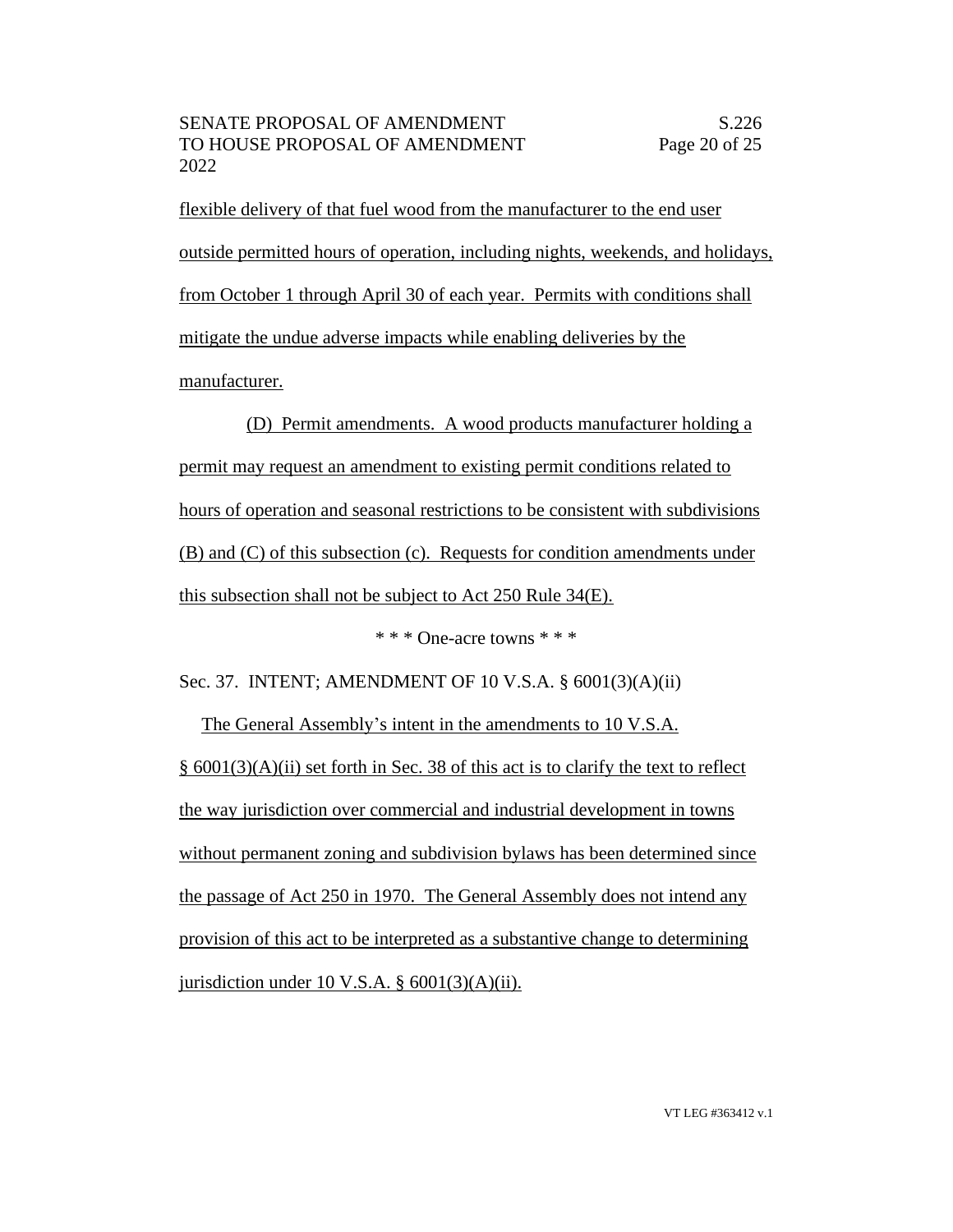Sec. 38. 10 V.S.A. § 6001 is amended to read:

§ 6001. DEFINITIONS

\* \* \*

(3)(A) "Development" means each of the following:

(i) The construction of improvements on a tract or tracts of land, owned or controlled by a person, involving more than 10 acres of land within a radius of five miles of any point on any involved land, for commercial or industrial purposes in a municipality that has adopted permanent zoning and subdivision bylaws.

(ii) The construction of improvements on a tract or tracts of land, owned or controlled by a person, involving more than one acre of land within a radius of five miles of any point on any involved land, for commercial or industrial purposes on more than one acre of land within in a municipality that has not adopted permanent zoning and subdivision bylaws.

\* \* \*

#### \* \* \* Reports \* \* \*

Sec. 39. REPORT; ACT 250 JURISDICTION OVER AGRICULTURAL **BUSINESSES** 

On or before January 15, 2023, the Natural Resources Board shall submit to the General Assembly a report with recommendations on how Act 250 jurisdiction should be applied to agricultural businesses, including those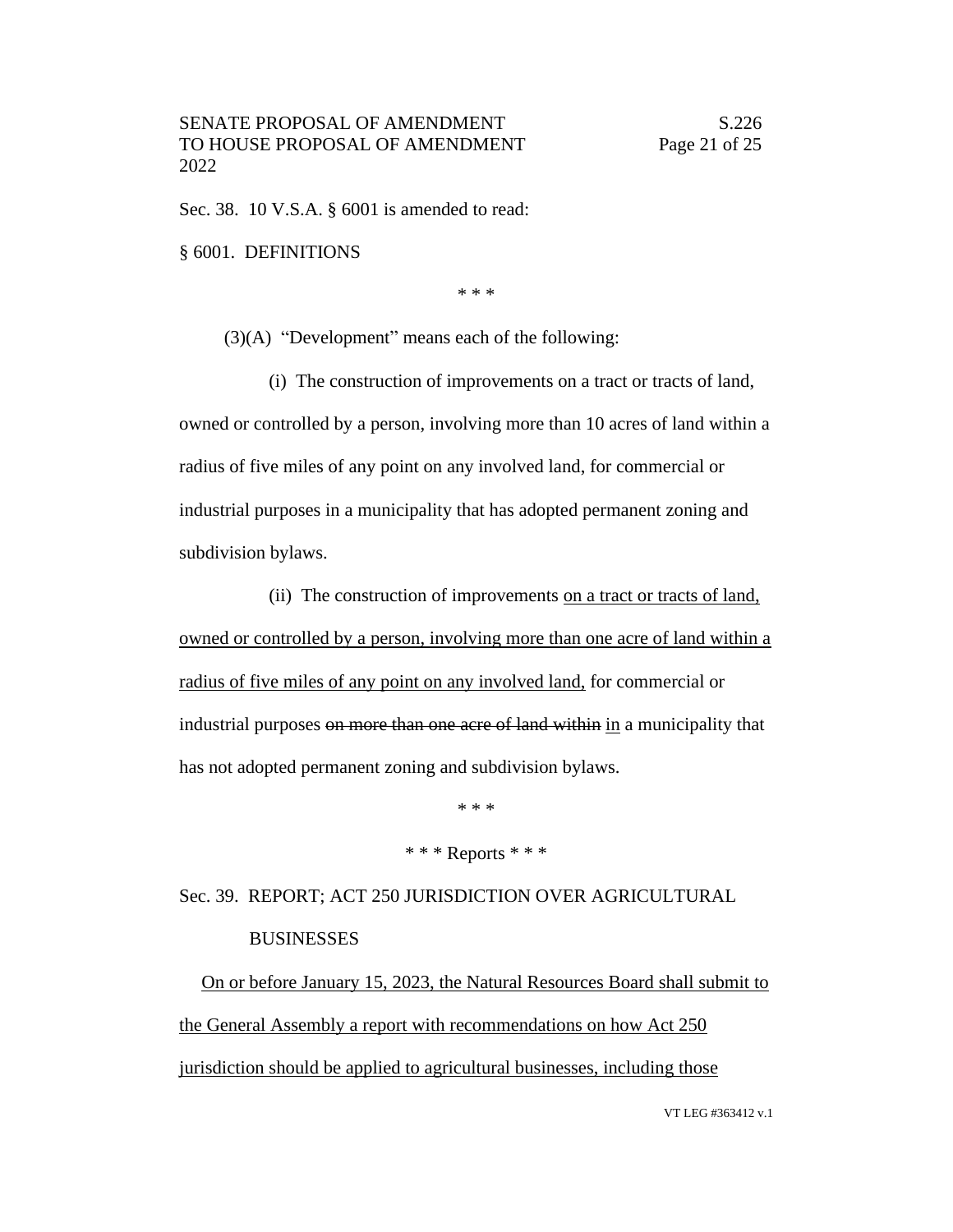located on properties already operating as farms. The Board shall consult with the Agency of Agriculture, Food and Markets, the Vermont Planners Association, the regional planning commissions, and other interested stakeholders. The report shall include recommendations as to how to clarify what is and what is not an accessory on-farm business. The report shall address the current land use planning requirements for farms and farms with accessory on-farm businesses and whether different types of businesses associated with farms and farming require different levels of review. The report may consider whether or not the location of such businesses is relevant and may consider the designation or adoption of agricultural business innovation zones with different levels of review.

Sec. 40. DESIGNATED AREA REPORT; APPROPRIATION

(a) The sum of \$150,000.00 is appropriated from the General Fund to the Department of Housing and Community Development in fiscal year 2023 for the purpose of hiring a consultant to evaluate the State designation programs established in 24 V.S.A. chapter 76A pursuant to subsection (b) of this section.

(b)(1) The Department of Housing and Community Development shall hire an independent consultant to:

(A) review and assess the State designation programs and incentives established in 24 V.S.A. chapter 76A that recognize and invest in the vitality of Vermont's compact settlement areas; and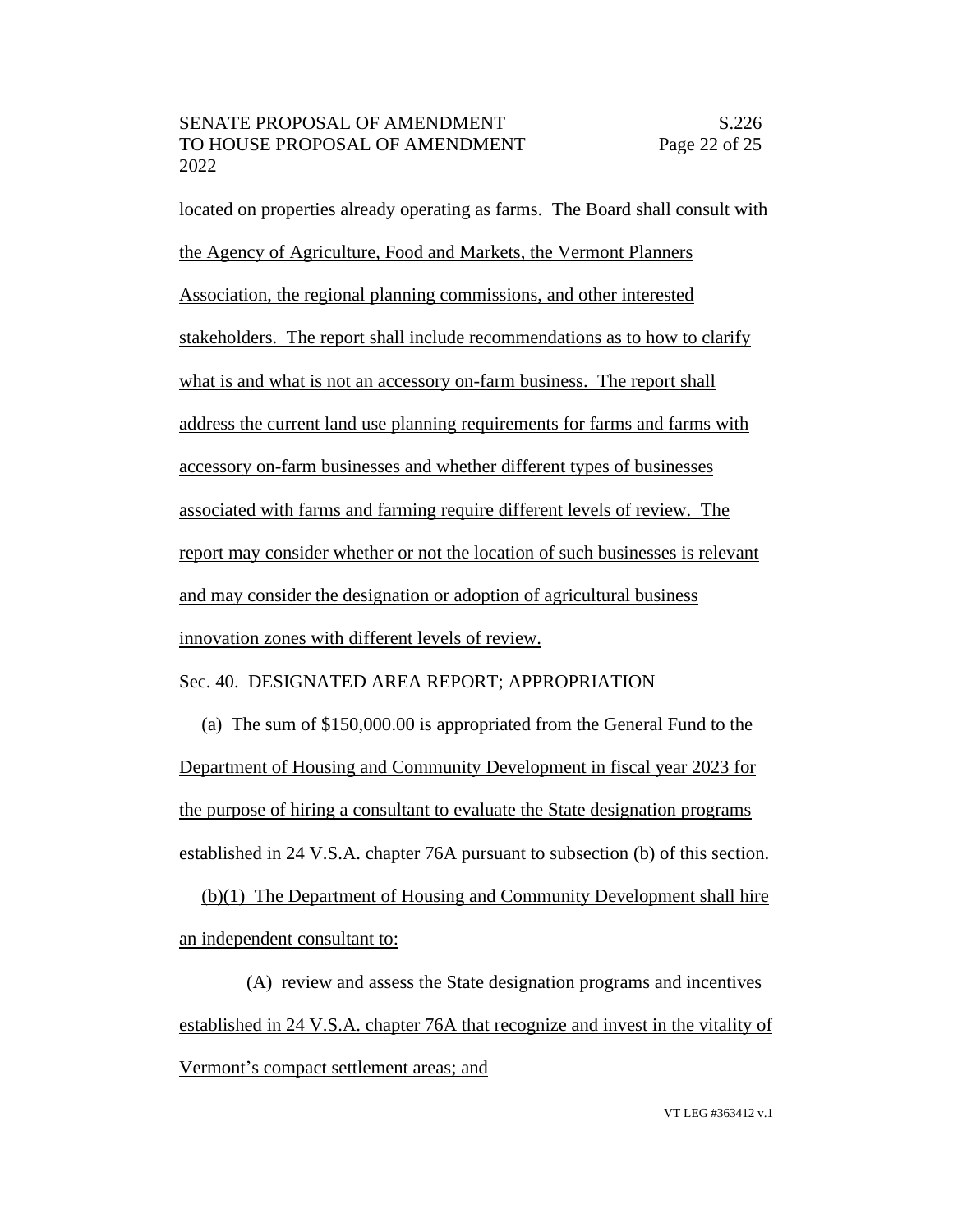(B) conduct statewide stakeholder outreach to support the evaluation

of and future improvements to the programs, including participation by State,

regional, municipal, and advocacy and nongovernmental organizations.

(2) The consultant shall make recommendations on how to:

(A) objectively define and map existing compact settlements as a

basis for broader recognition;

(B) improve the consistency between and among regional plans and future land use maps;

(C) modernize these programs, including consideration of program reform or consolidation;

(D) make the designation programs and associated benefits more

accessible to municipalities;

(E) apply regulatory and nonregulatory benefits;

(F) strengthen designation and incentives as a platform for place-

based economic development, climate action, complete streets, and equity and

efficiency of public investment and service delivery;

(G) implement the smart growth principles established by 24 V.S.A. § 2791; and

(H) achieve the goals established in 24 V.S.A. § 4302.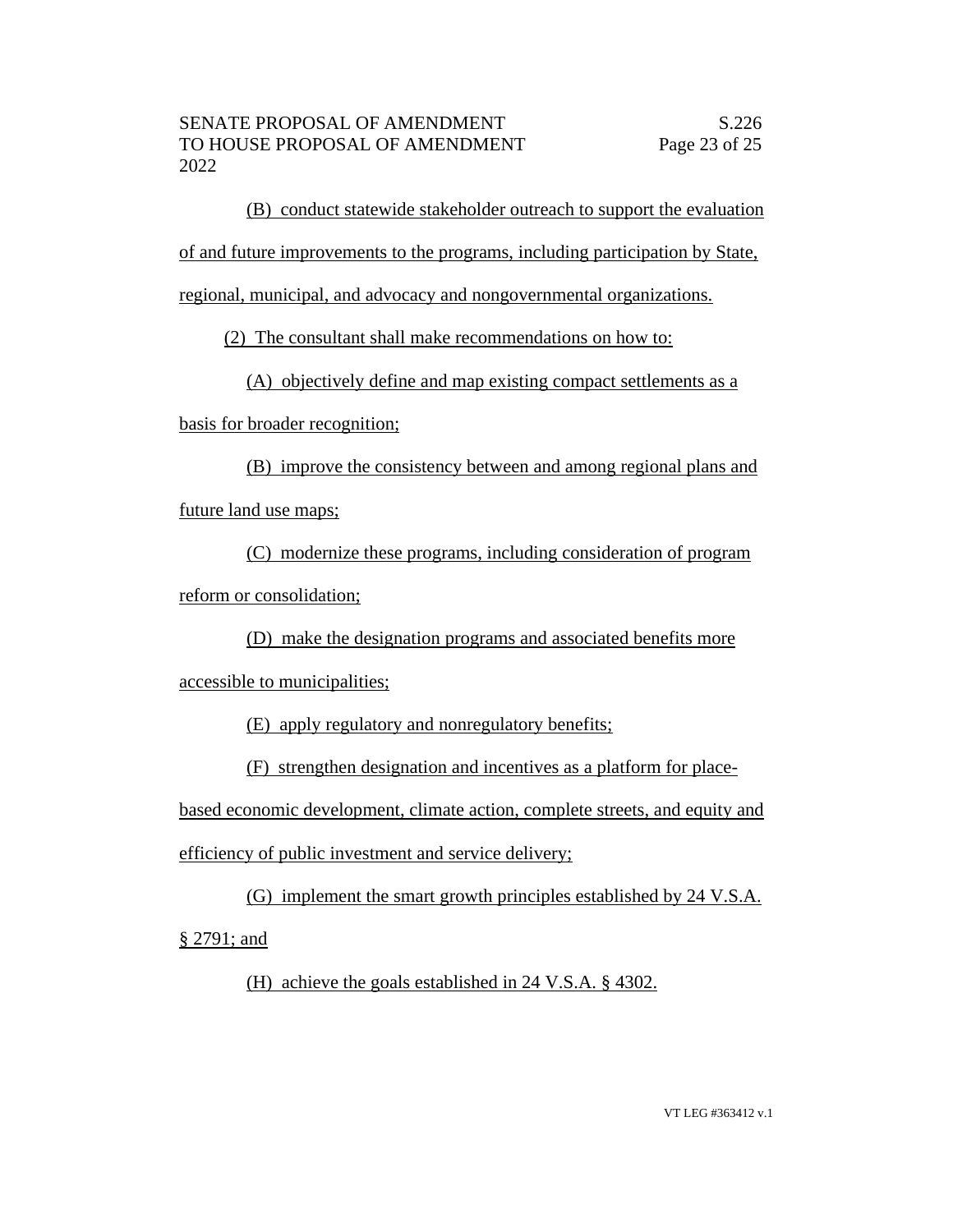(3) On or before July 15, 2023, the consultant shall submit a written report to the General Assembly with its findings and any recommendations for legislative action.

Sec. 41. REPORT; NATURAL RESOURCES BOARD

(a) On or before December 31, 2023, the Chair of the Natural Resources Board shall report to the House Committees on Natural Resources, Fish, and Wildlife and on Ways and Means and the Senate Committees on Finance and on Natural Resources and Energy on necessary updates to the Act 250 program.

(b) The report shall include:

(1) How to transition to a system in which Act 250 jurisdiction is based on location, which shall encourage development in designated areas, the maintenance of intact rural working lands, and the protection of natural resources of statewide significance, including biodiversity. Location-based jurisdiction would adjust the threshold for Act 250 jurisdiction based on the characteristics of the location. This section of the report shall consider whether to develop thresholds and tiers of jurisdiction as recommended in the Commission on Act 250: the Next 50 Years Report.

(2) How to use the Capability and Development Plan to meet the statewide planning goals.